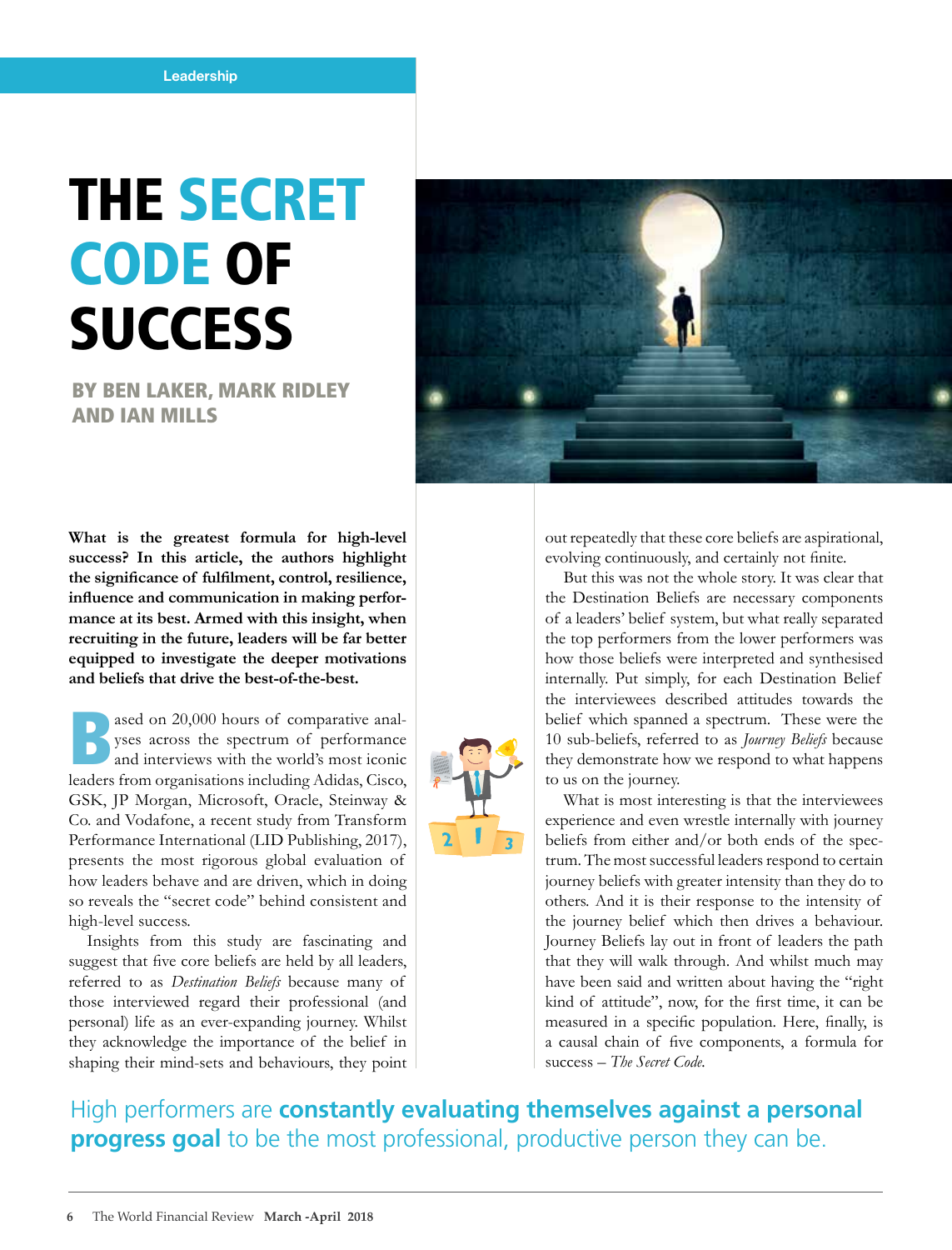

**Fulfilment** is the first component. It's a state of satisfaction that comes from knowing you've either achieved, or are on track to shift performance from good, to better, to best. High performers are

constantly evaluating themselves against a personal progress goal to be the most professional, productive person they can be. They know the extent to which a potential customer (internal or external) engages with them is a reflection of their personal style of Communication (more on this later), credibility and persuasiveness.



They understand the concept of **Control**, the second element. They believe in having a plan, and regularly evaluate where they want to be, where they are, and what the gap is. They show a

sense of personal accountability for their success or failure. When failure comes (it does even for top performers), they don't blame the economy, their company, or the marketing department. They embrace it as something they own, because when you own a problem, you can do something to change it. Failure is therefore seen as a temporary setback on the road to inevitable success, where every mile of asphalt, every pothole, every bridge, tollgate, and detour is seen as something you can control.



**Resilience** comes next. It is connected to Control as it represents your ability to bounce back from setbacks and get back on track. Like Control, Resilience is revealed through taking action. Like a muscle that

grows after exercise, or a chunk of coal that gains value after being squeesed under pressure, resilient leaders face whatever the world throws at them, convert the stress to positive energy, and get busy When failure comes, they don't blame the economy, their company, or the marketing department. They embrace it as something they own, because when you own a problem, you can do something to change it.

shaping their own destiny. Resilience means being adaptable to change, and showing a "can do" approach when the pressure is on to meet deadlines, advance the sale, win the deal and hit quota. Resilience is a fundamental building block for achieving Influence as a leader.



**Influence** is the fourth piece in this jigsaw. As a leader, you need to gain influence with others to open doors, get on the calendar, gain stakeholder support, and win business. You also need

influence with people in your own company to secure resources, support or the pricing needed to win specific deals. You need influence to plug in to the internal grapevine and know about changes, risks or opportunities before they're general knowledge. Some people see this type of behaviour as being political – and they're right. You will always encounter politics on the job. People will always be jockeying to be noticed, gain allies, build a power base, or exert influence over their work environment. It requires extra effort to navigate this, which is why resilience is needed as a foundation. Influence is gained by networking, talking to a lot of people, and using the wisdom of crowds to your advantage so you're never caught by surprise. When you know in advance what changes are coming, how people feel about them, what they most want, and whose opinion matters most, you can take action faster and more precisely than others. You build a track record of success. You gain partisans and friends in all the right places. This gives you Influence. A key building block to do all this is your ability to communicate.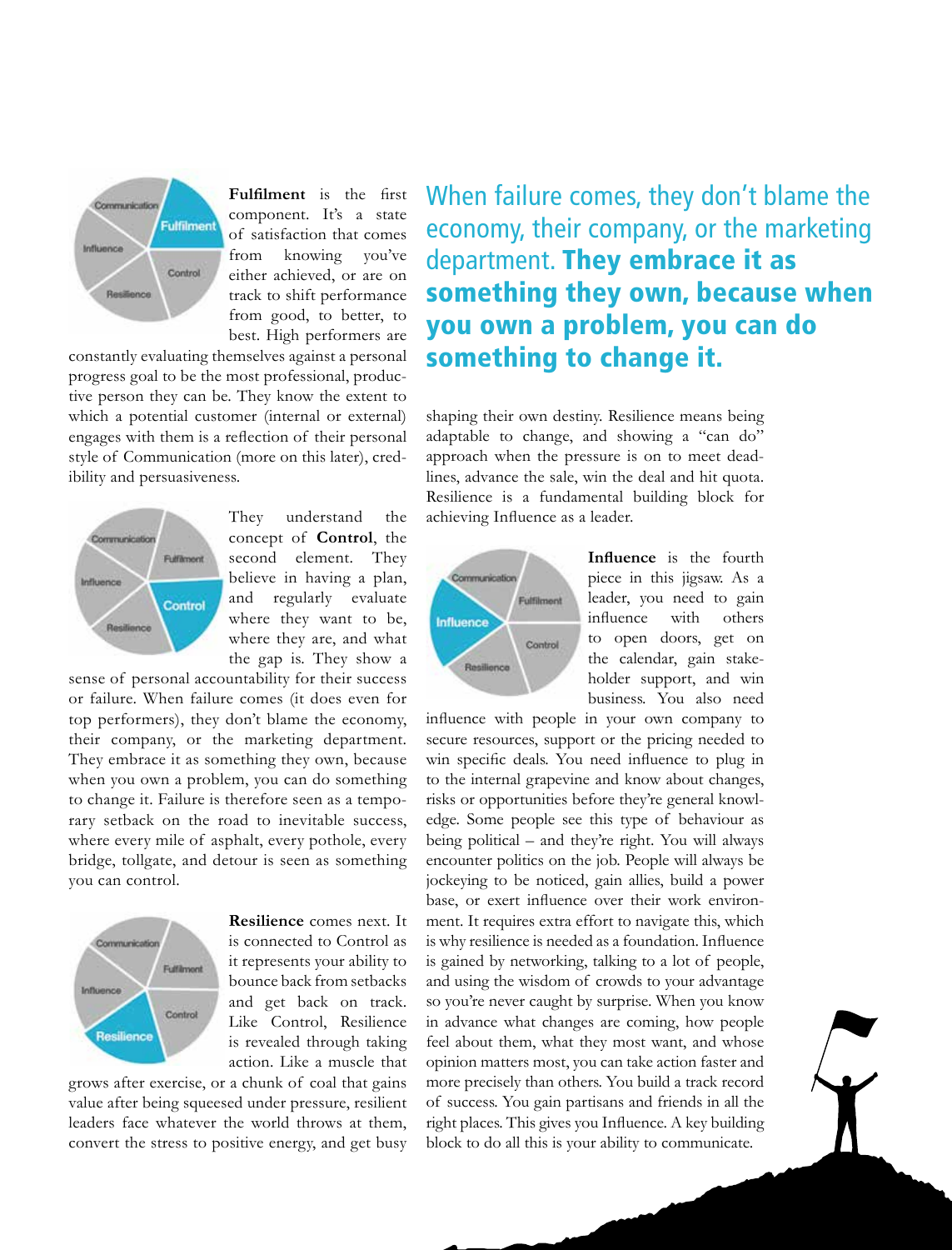

**Communication** is the fifth piece of the puzzle. You can never over-communicate with your colleagues or with a customer. Speed and clarity are the keys. Speed is important because today people ingest and

send information in person, or by phone, video, email, blog and tweet. If you can't say it in 200 characters or less, some people switch off. So instead of long meetings, letters or emails every few weeks, try having shorter exchanges every few days. The important thing is to stay front of mind. Clarity is important because there's so much noise competing for people's attention, your message needs to be precise and stand out from the static. Try thinking of every communication as a three-part story: you need an attention-grabbing headline, a reason it matters and a call to action. This applies to what you write and what you say. The lesson we took from the interview analysis was clear. High performers *think* about how they communicate. They recognise that communication is never about one-size-fits-all. In short, they are flexible, chameleon-like. And they are like this because they come from a place where they believe that they have a duty to help others understand, to enable the asking of questions; in short, to generate dialogue.

## Let's summarise:

- The better your communication, the more conversations and ideas you explore with people, and the more opportunities you can uncover to pursue your personal goals for fulfilment.
- The more fulfilled and confident you become, the more gravitas you project, and the more control you exert over your environment.
- The more in-control you are, the easier you evade obstacles. But even when you can't, you deal with

High performers *think* about how they communicate. **They recognise that communication is never about one-size-fits-all.**



challenges in a way that builds your emotional, mental, or spiritual muscles; your resilience.

- The more resilient you are, the more you choose to act rather than be acted upon; the more people and events you will influence.
- The more influence you gain, the more doors open to connect you with other influencers. You become better informed, hear of opportunities before others, and greatly improve the quality of your communication with others.
- The better your communication, the more conversations and ideas you explore with people, and the more opportunities you can uncover to pursue your personal goals for fulfilment . . . and so on.

How did these Journey Beliefs manifest themselves? In summary, top-performers believe in giving themselves permission to be better than they ever dreamed possible. Low-performers believe that success comes from avoiding failure. Top-performers hold themselves accountable for their success: low-performers are happier to attribute lack of success to factors which they perceive to be outside of their control. The highest-performing group look for ways to work smarter